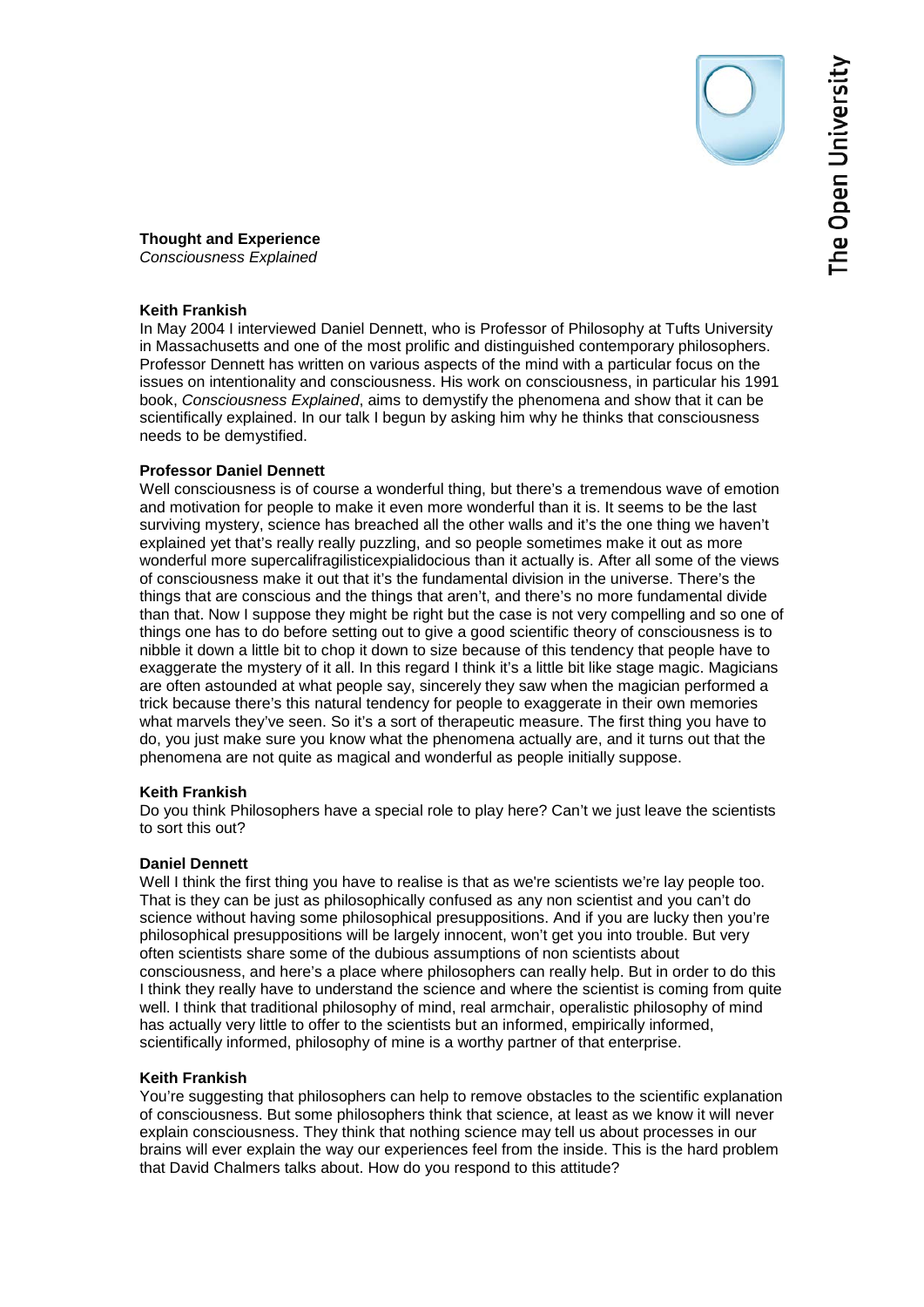## **Daniel Dennett**

I think this is a classic case of a very common philosophical foible and that is mistaking a failure of imagination for an insight into necessity. I think the science can tell us about the feel of experiences, can satisfy all of our substantive curiosity about what it's like to be us and the feel of our experiences. The reason that people have supposed that science can't do it is that, that they hadn't thought hard enough about what science can actually show us, and hardly a day goes by when we don't make some sort of progress on that in the sciences today. And so the leftover residue that science can't explain about our feelings is shrinking by the day and the philosophers who are sure that this residue is somehow insuperable I think are beginning to find themselves out on the end of a very long branch with no way of getting back to the ground.

### **Keith Frankish**

Well these philosophers do have arguments for their view. The best known of these are the knowledge argument, which involves Mary in her black and white room and the conceivability argument, which appeals to the possibility of zombies. I know you think that these are poor arguments, could you explain why you think so.

### **Daniel Dennett**

Okay, let's take Mary in her black and white room first. This is an astonishingly successful thought experiment in some regards, it's what I call an intuition pump, it's not really a formal argument it's just a little story that pumps an intuition. After you've heard the story you're all supposed to go, oh yes I see, she couldn't possibly know what red would look like in advance of that first experience of red. And I've argued that it's a defective intuition pump that there's simply no reason to go along with the gag, and suppose that Mary, knowing everything she knows would be the least bit surprised by her first experience of a colour of for that matter that she should be in any doubt at all about what colours are going to be like when she first experiences them. I've discovered that my case for this in consciousness explained was not explicit enough. People just couldn't believe that I was actually saying what I was saying, that Mary knowing everything physical about colour would be quite capable of on first seeing a coloured object of saying what colour it was. This is assumed by Frank Jackson in the original knowledge argument, he says it just seems obvious that she would learn something. And I said well that's interesting, it seems obvious to Jackson it seems obvious to many people, but in fact that doesn't count for anything at all.

I tried to sharpen that point in a new paper called *What Robo Mary Knows*, which is forthcoming, and in that paper I help people imagine how it could be that Mary would have figured out, in advance, just what colours were going to look so that she's not surprised in the slightest when she sees her first coloured object. In *Consciousness Explained* I used the example of a blue banana, I imagined that the first object that Mary sees is a trick. Her captors on releasing her decide to play a prank on her, and the first thing she sees is a dyed blue banana. And she looks at it and her immediate response is hey, that's a blue banana, why are you trying to trick me. And people say but she couldn't do that, well why not? I say she could and I've given now, in the new paper some reasons showing how exactly she would go about being able to anticipate just what the blue banana was going to look like, so that she could say it was blue. It doesn't depend as some mis readers of my earlier argument thought on my attributing to Mary complete knowledge of the worlds, so that she knew they were trying to trick her, no, I'm supposing that they simply spring this unanticipated trick on her, but it doesn't fool her for a moment because she knows what blue is going to look like to her.

Another thing that's wrong with the Mary argument is that Jackson asks you to imagine that she knows everything, all the physical facts about colour and I submit that nobody knows how to imagine that. It's a little bit like imagining, suppose somebody had all the money in the world, well what on earth does that mean? If you think you could understand what that means you're almost certainly mistaken. And the case of Mary knowing all the facts, the physical facts about colours I think the situation is even more extreme. Unless you suppose that Mary knows it all the argument is simply invalid there's no conclusion at all to be drawn about anti physicalism unless one can help ones self to the premise that Mary knows all, not most, not tremendously many but all the physical facts about colour.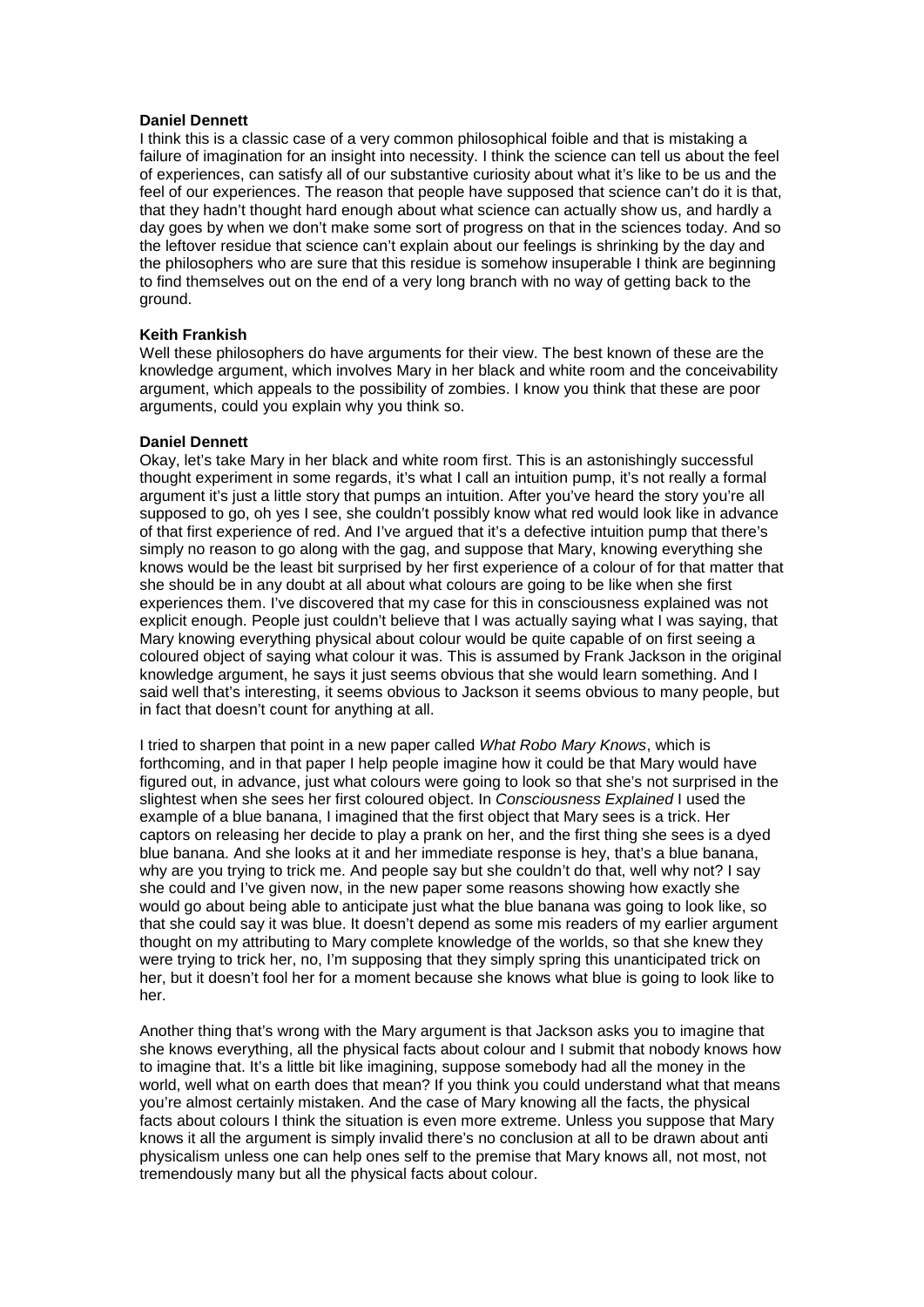# **Keith Frankish**

Okay, so that's the Mary argument. What about the conceivability argument, the one that appeals to the possibility of zombies?

#### **Daniel Dennett**

The arguments for the possibility of zombies seem to me to be similarly broken backed because people don't imagine zombies correctly. Zombies are behavioural duplicates by definition of human beings, and that means that among other things they don't believe there are zombies they believe they're conscious and they respond to everything, including all their internal responses, just exactly the way conscious people do. Where conscious people by this presumed definition have a stream of consciousness, zombies have a stream of unconsciousness. This is very hard to imagine, and so in fact people don't imagine it, they don't imagine the case correctly and so whatever intuitions they have about zombies and the possibility of zombies are simply negligible once you look closely at the details. Imagine somebody saying that we really hadn't made any progress on understanding what life is because they can imagine something which has DNA and has a metabolism and is capable of self repair and growth and reproduction and so forth but isn't alive.

Well what do you mean you can imagine that? Well I just imagined this thing and it was running around and eating and reproducing and so forth, but you know I just imagined that it wasn't alive and I found I could do that. Well I find it hard to believe that anybody would take that argument seriously and I think the argument for the imaginability of zombies is approximately as forlorn.

### **Keith Frankish**

So why then do so many people feel convinced that they can clearly imagine zombies?

### **Daniel Dennett**

I think that the mistake people are making is actually a sort of simple failure of subtraction. They're fooling themselves with a sort of con game where they imagine taking all the things they know people can do and imagining they think all of them being present in something which nevertheless isn't conscious and what they're actually doing is imagining something slightly different. They're imagining most of those features being present and there being something missing, which they think they don't have to say, well what is this something and how do you know you didn't simply contradict yourself in supposing that this was missing, when in fact you've already provided for in your list of things that the zombie is actually capable of. I don't think anybody knows how to keep score in this exercise in the imagination. And I think people simply like the idea that this is an intuition that they should trust to the hilt and that it provides a handy bulwark against encroaching science. I have a name for this intuition I call it the zombic hunch. If you think you can imagine a perfect zombie, a philosophical zombie and see in your imagination that it differs from a conscious being then you're not just having the zombic hunch, but you're crediting it. Now I can feel the zombic hunch just as well as anybody, I can experience it, I just don't credit it, I dismiss it. In the same way I can feel that the sun

goes around the earth but I've learnt just to dismiss that. For various reasons philosophers, many of them want not just to feel the zombic hunch, we can all feel it, but they want to credit it, and that I think is simply a mistake.

# **Keith Frankish**

Why do you think they want to credit it?

#### **Daniel Dennett**

Now we're getting into psychotherapy maybe, why do people want to credit the zombic hunch because it defies heartless mechanistic, mindless science, it defies reductionism and that makes them feel Hollister and thou.

I'm sure that's not true of all of them, but certainly it's true of many that this is a popular idea. Ah ha you nasty scientific encroachers on human privacy and human subjectivity, I've got a way of keeping you all at bay and it's the zombic hunch and I feel it in my bones and I trust it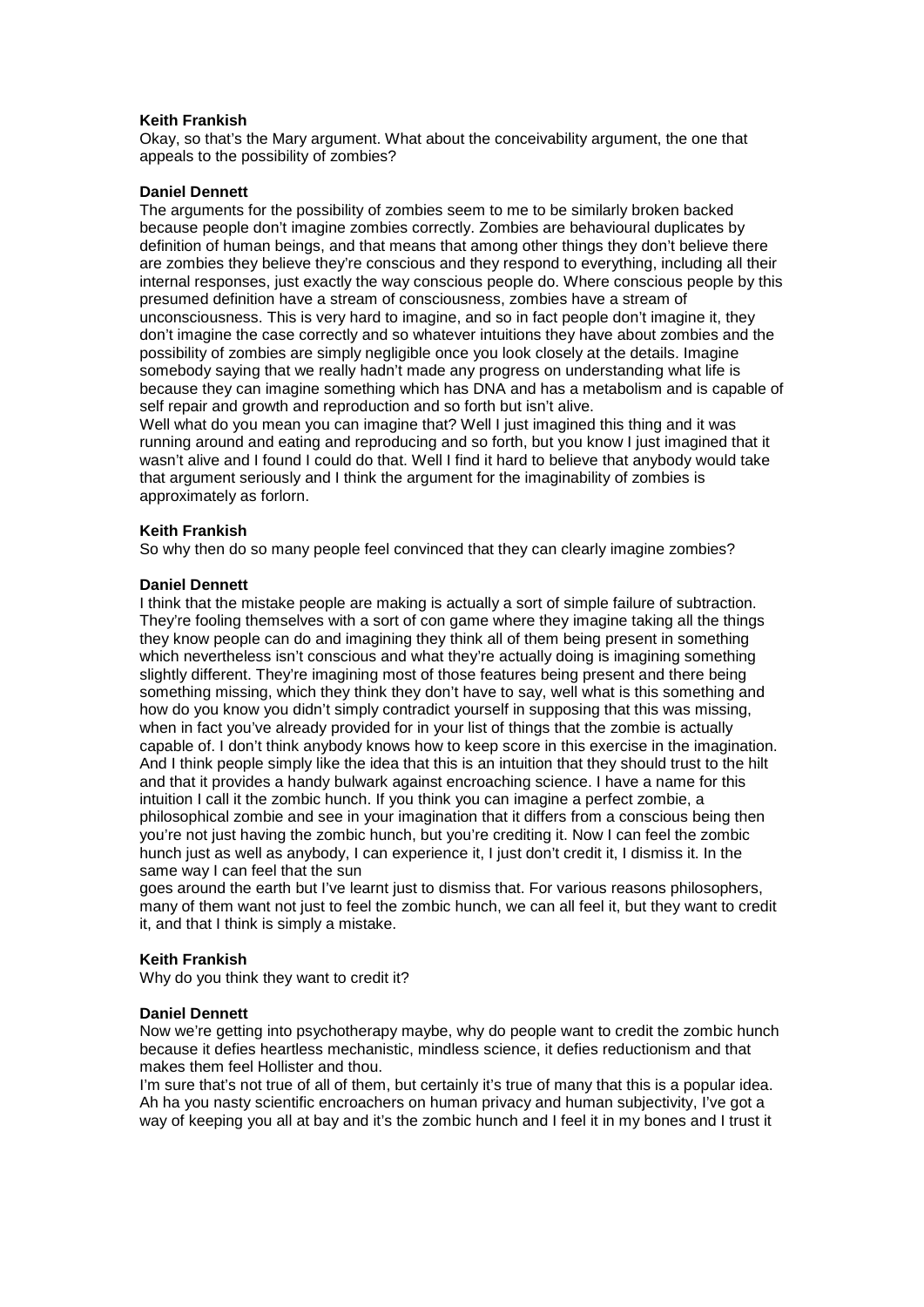and so the arguments aren't any good but nevertheless you can't make me abandon this intuition. Well if that's the way they feel then I agree I can't make them abandon the intuition I can simply say, well maybe you'll outgrow it.

### **Keith Frankish**

There's another idea which you think is an obstacle to understanding consciousness, and which you have attacked, both in your book, *Consciousness Explained*, and elsewhere. This is belief in what you call the Cartesian Theatre. Could you say something about this belief and why you think it should be rejected?

#### **Daniel Dennett**

The obvious view of the mind is that it's not the brain that something that is some how in communication with the brain this is Descartes famous dualism, interactionistic dualism. And ever since Descartes put it forward it has both seemed extremely attractive and extremely problematic. Descartes himself recognised that the interaction he was positing between the mechanistic material and the non mechanistic immaterial mind was a major anomaly that he

couldn't himself explain. And in the 20<sup>th</sup> Century, certainly in the second half of the 20<sup>th</sup> Century the consensus was pretty well established that interactionistic dualism is a non starter, we're going to be materialists we're going to be monists about the mind. And then people threw away only half of Descartes tempting idea, they threw away the dualistic part, the interactionistic part, but they continued to suppose that you could take the events that happen in a human being and divide them into those that happen in the special place where consciousness happens and everything else. There's nothing more natural than thinking of consciousness as a privileged place of some sort, now in the brain rather than in the Cartesian racecogitants and supposing that only some of the things that are going on in a persons body make it into that charmed circle. Well crossing the line into that charmed circle is the most natural way of thinking about consciousness that we've encountered, but it's just wrong this is a very tempting mistake.

There is no second transduction, that is, think of it this way, let's consider vision, most people concentrate on vision we could use audition as well. Light enters our eye and that's in the medium of electro magnetic radiation, or photons if you like, and these strike the retina and we have a transduction of event, that is light is turned into nerve impulses which are physically very different sorts of things. They're not coloured, they're not electro magnetic radiation at all, they're pulses along axons. So now we have information in this neuronal code. There's a tremendous temptation to say, and then at some point that has to be translated again into some other medium and that's the medium of consciousness so it has to be another transformation or transduction across a boundary and that's when you become conscious of things in your visual world. And after all we know now that there's a lot of information that enters our eyes and that is in that sense visual and which even guides our behaviour but which we're not conscious of. And so the most natural way of thinking is of all of the information that's coming in visually being subjected to a sort of partition where some of it crosses a second boundary into consciousness and some of it doesn't.

Well inside that boundary that's what I call the Cartesian theatre, and I say this is simply a mistake, this cannot be right. There isn't any Cartesian theatre with a little homunculus sitting in there enjoying the show. It might have been true, but we know it isn't true.

Now there's two points here, one of them is conceptual point and one of them is an empirical point. The conceptual point is, if there were a Cartesian theatre with a little homunculus in there enjoying the show then we wouldn't yet have a theory of consciousness because we would have to explain how the homunculus managed to be conscious of all these things. That would set off what threatened to be infinite regress.

Now that doesn't say there isn't a homunculus, it simply says that at some point we have to discharge that homunculus and get all that work done by something which isn't itself conscious.

Now the empirical point is that when we look in the brain we find there isn't any homunculus in there. But we can readily imagine it, in fact the movie Men in Black has a wonderful scene which I love to show to my students, in which Will Smith opens the face of this apparent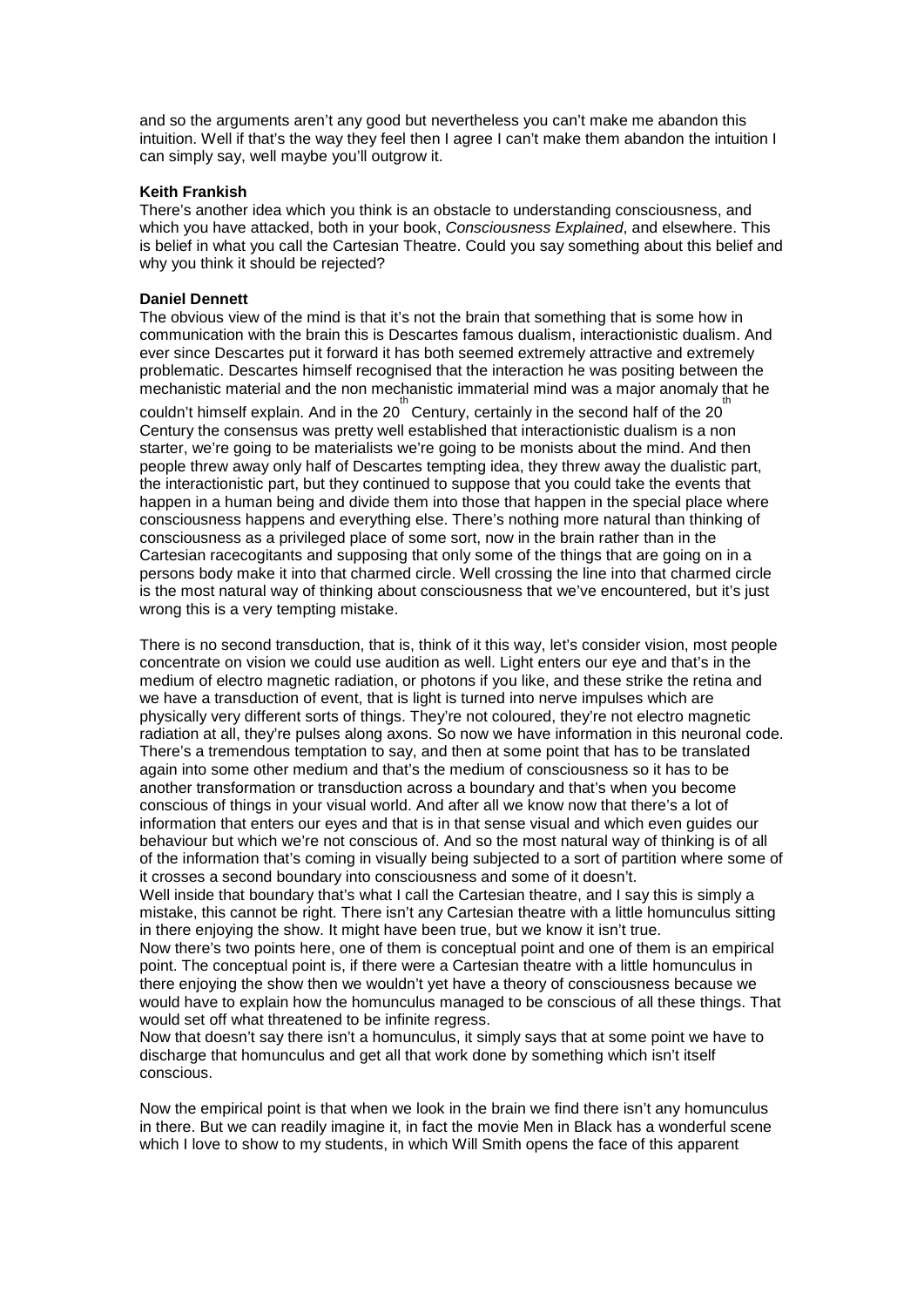corpse in the morgue and the face just opens like the bonnet of a car and inside there is a little Cartesian theatre with a little green man sitting there at the controls looking at the screens listening to the loud speakers and a sort of puppeteer in charge of this human size body. Now that's the Cartesian theatre. It doesn't in fact exist. All the work that was going to be done by that homunculus has to be distributed around to various agencies in the brain and they themselves aren't conscious, they themselves are not agents with the full compliment of human agency. Until you understand that a theory will be bankrupt as a theory of consciousness unless it performs this charging, this breaking down, deconstruction of the elements of consciousness and the parts that aren't conscious, until you understand that you

## **Keith Frankish**

So there's no Cartesian theatre, no headquarters in the brain where sensory information is pulled for conscious awareness, and in your book *Consciousness Explained*, you talk instead of there being multiple drafts of sensory experience, different versions circulating at the same time, like different drafts of an essay. How then should we think about consciousness? What makes the difference between information that is conscious and information that isn't?

### **Daniel Dennett**

In *Consciousness Explained* I wanted to destroy the idea of Cartesian material and the idea of the Cartesian theatre and what was I going to replace it with?

Well at the time I used the metaphor of the multiple drafts model which had its virtues but it was also not a very vivid or self explanatory alternative and for a number of years thereafter I was casting about for a better, just a more vivid more appealing alternative vision. And then one day it hit me when I reflected on Andy Warhol's famous remark about how in the future everybody is going to famous for fifteen minutes, and I thought this is right, fame, fame in the brain. Some events that happen in the brain become famous and some don't and fame is not being witnessed in a special medium, it is a competitive and distributed phenomenon. Being famous is not like being on television, some people are on television without being famous and some people are famous without being on television, and consciousness is more like fame than television. It's a phenomenon in which various contentful events in the nervous system, in effect compete for influence and those that win have influence, and they don't then get some extra glow, a further property, they just are influential. They lay down effects in memory they buy us what is next considered, they set in motion various chains of events, that's what consciousness is. The stream of consciousness is the succession of differentially influential or famous contents in a particular brain.

### **Keith Frankish**

Perhaps we should bring in here another theme of *Consciousness Explained*. You suggest that a stream of consciousness of the kind we humans posses is the product of culture rather than biology. It depends on an artificial system the Joycian machine as you call it. Could you summarise this idea for us?

#### **Daniel Dennett**

James Joyce in his novel *Ulysses* gives us some wonderful examples of stream of consciousness and this is a lovely metaphorical rendition of what it's like to be conscious, in which things happen, flow in a sort of serial order, we're only conscious of one thing at a time roughly speaking and there's things that are going on around us that we only gradually become conscious of and one thing reminds us of another thing and so forth. So it's this stream of consciousness that Joyce famously illustrated that inspires me to call the architecture in the brain that is responsible for it the Joycian machine. Now the question is what kind of an architecture, what kind of a connectivity what kind of computational architecture in the brain gives rise to this stream of consciousness and where did it come from and here I maintain, very surprisingly to most people, that that architecture is not just a normal part of mammalian development, it is an architecture that is unique to the human brain and moreover it's unique to the human enculterated brain, that is you have to grow into it, in the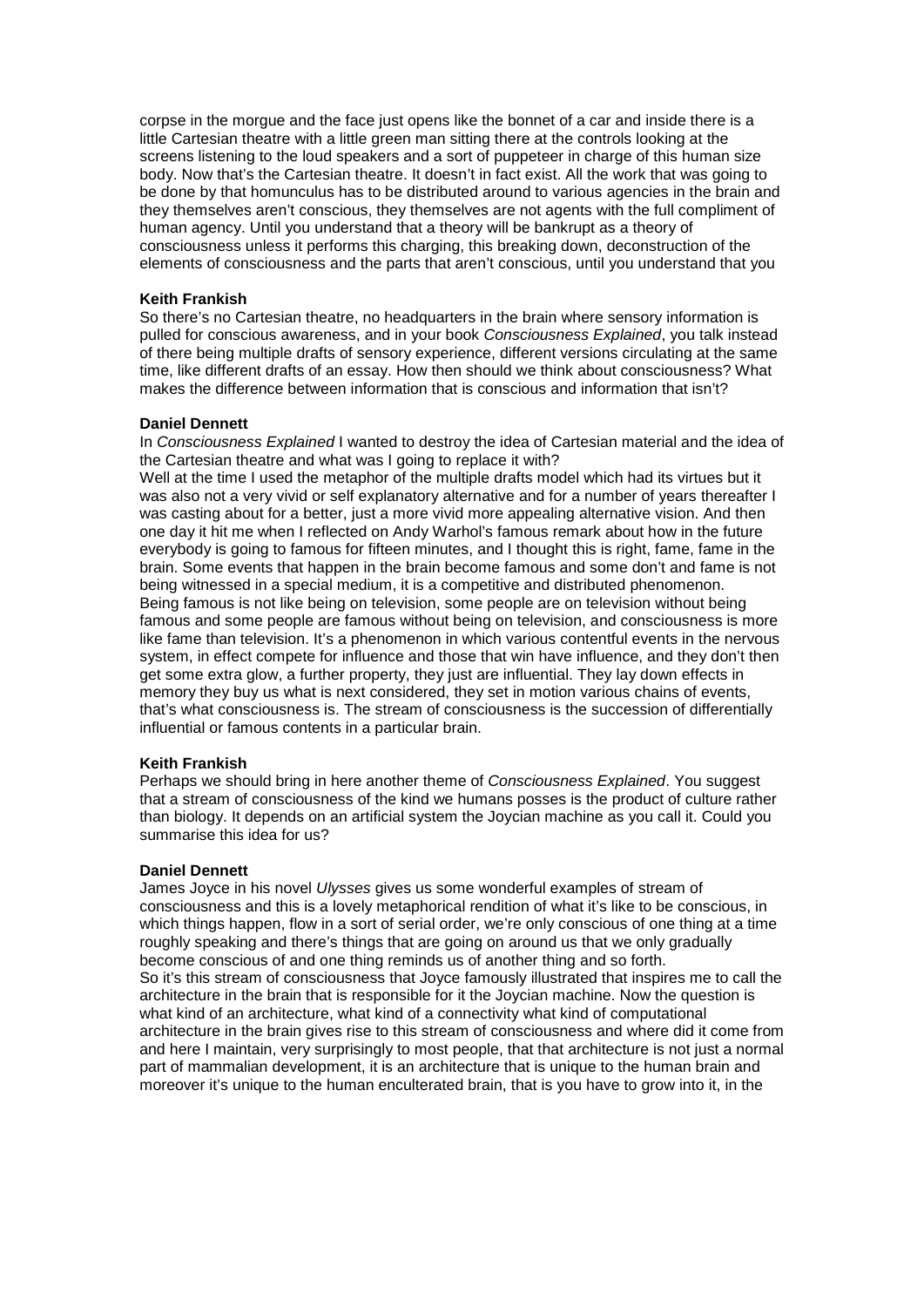same way you have to learn a language. There is a good innate head start for a language, but you have to be exposed to language in order to become a language user and you have to be exposed to human culture, I claim, in order to become conscious in the sense that James Joyce makes famous, in the sense of having a stream of consciousness of the sort that we all celebrate.

So my claim is that human consciousness does not depend on an organ of the brain but of a particular anatomically salient part of the brain which would be like a Cartesian theatre, as if there was one place in the brain, this is your consciousness organ.

Now the way we become conscious is by having our brains entrained, adjusted by social interactions early in our lives to the point where this creates a whole system of micro habits of thought, ways of stimulating ourselves, ways of reflecting on things and that this puts together an elaborate layer of habit on top of the basic machinery and this is very much like software. It's as if culture installs in us a different kind of operating system, not the operating system we were born with but a more specialised operating system that we don't share with other creatures and that's the system that enables us to have a stream of consciousness.

# **Keith Frankish**

So in your view the conscious mind as we know it is to a large extent a product of human culture. Does it follow then that animals are not conscious?

### **Daniel Dennett**

It does follow that animals are not conscious the way we are and that the difference is large. Animals are of course awake they can feel pain and they can experience pleasure but they can't I think, and it's an implication of my view, they can't dwell on things the way we can. They can't shift their attention the way we can, they can't reflect on things the way we can. That sort of recursive, reflective mulling over and letting one thing remind you of something else and so forth and being able to control that to some degree. That's what animals I think can't do, not chimpanzees, not dolphins not dogs and their consciousness is so disunified, so fragmented, so impoverished compared to ours, that to call them conscious is almost certainly to mis imagine their circumstances.

# **Keith Frankish**

Are you saying that it's not like anything to be an animal?

#### **Daniel Dennett**

I like to ask people, what is it like to be a brace of oxen a pair of oxen. And they say well it's not like anything of course, I mean it's like something to be one ox, it's like something to be the other ox on the left and the one on the right but it's not like anything to be a brace of oxen because they aren't unified in the right way. Well but you'd be amazed to the extent of which many animals are like a brace of oxen. How much disunity is possible in a mammalian nervous system. It's this further unification which is the fruits of the Joycian machine that gets installed on us. What is it like to be an ant colony, well it's not like anything to be an ant colony even if it's like something to be an individual ant, so people think. Well, stop and think. A brain is composed of billions of neurons, each one of those is a lot stupider than an ant. They happen to be enclosed in a skull and they inter communications are rich but of the same sort that is possible between one ant and another. Now if we open up somebody's head and we found inside, not neurons but millions of little ants, maybe we would say, oh gosh, maybe it's not like anything to be this person. Well an ant colony can exhibit a lot of the same unified behaviour a lot of the same protracted projects common caused that an organism inside a skin can exhibit.

Now if you think it's pretty obvious that an ant colony is not something that is itself conscious so that you say, well this any colony is thinking about something, about the weather right now. If you're quite sure that an ant colony isn't conscious then you should be at least willing to entertain the hypothesis that a bird is just as unconscious as an ant colony is. Now I'm deliberately setting the bar high, forcing the burden of proof onto those who say, it's just obvious that say other mammals at least are conscious the way we are. I say no it's not obvious, prove it. And the more we learn about specific organisms, that's why you have to do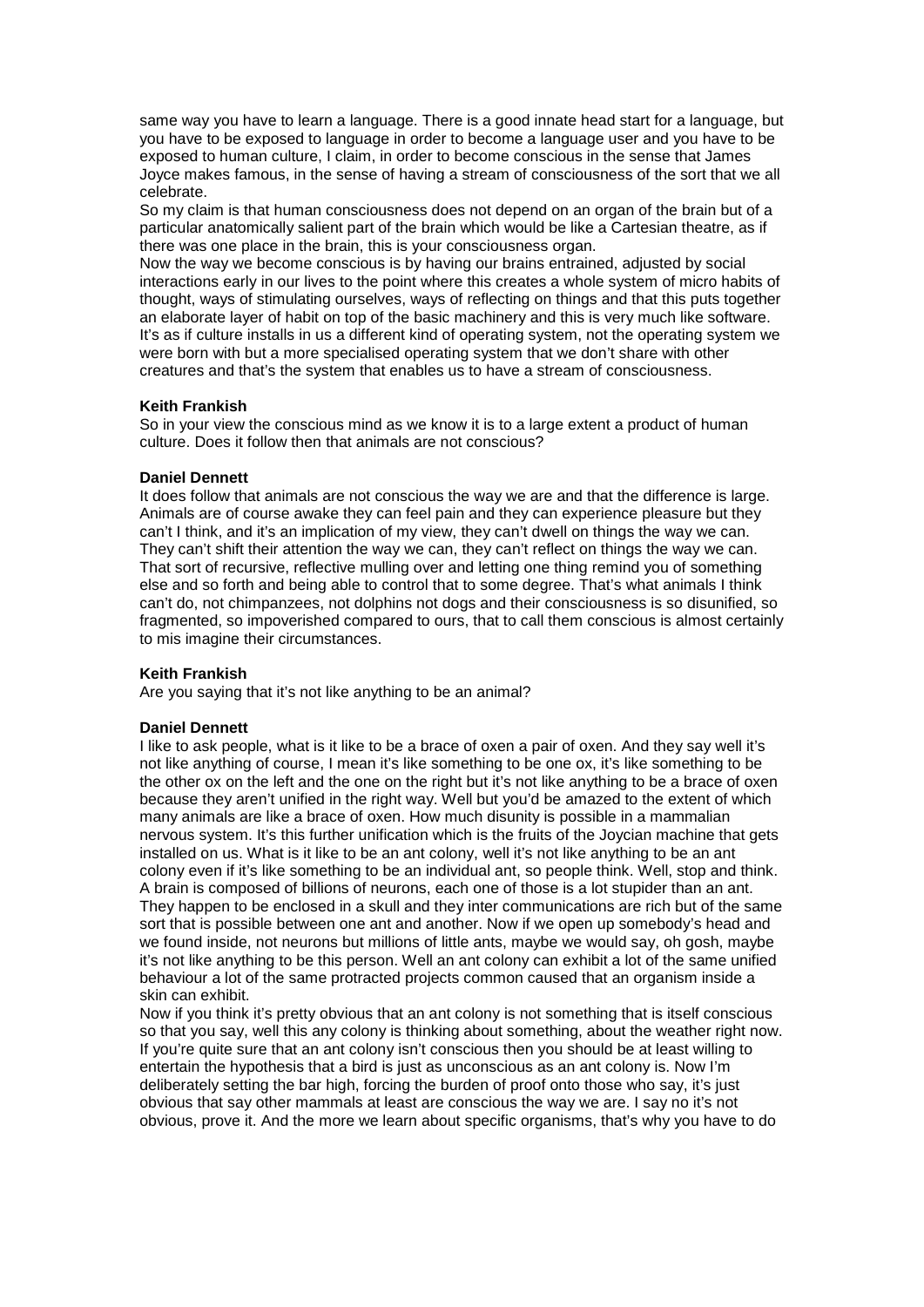the science, the more we find out that a lot of things that are obvious to philosophers in the armchair are just false.

What is it like to be a rabbit? Well you may think that it's obvious that rabbits have an inner life that's something like ours. Well it turns out that if you put a patch over a rabbit's left eye and train it in a particular circumstance to be say afraid of something, and then you move the patch to the right eye, so that the very same signal, the very same circumstances that it has been trained to be afraid of, now is coming in the other eye, you have a naive rabbit, because in the rabbit brain the connections that are standard in our brains just aren't there, there isn't that unification.

What is it like to be which rabbit, the rabbit on the left or the rabbit on the right. The disunity in a rabbit's brain is stunning when you think about it, and you just haven't tested many species to see just how disunified they can be. The answer is they can be quite disunified.

# **Keith Frankish**

So far we have said nothing about Qualia. For some people qualia are the very essence of consciousness. Now I know you think that the notion of qualia is not a useful one at all. Why do you take that view?

# **Daniel Dennett**

Yes qualia of course is a technical term that philosophers use, it's a term with no precise meaning, but the general idea of qualia seems to be that these are the features that are enjoyed by the conscious self and if we're getting rid of the conscious self in the Cartesian theatre we have to get rid of the ploys, the objects that the Cartesian self was supposed to concern itself with. Now I've recently thought of another example which brings out I think very clearly what I'm saying the problem is. My fellow Americans are often teased for being very naive about money, we come to Europe and we're told what something costs in pound sterling or in Euros, and we say what's that in real money, meaning dollars. And it's as if we have a sense that pounds sterling, euros, they have exchange value of course, we can turn them into dollars, but dollars have real value, intrinsic value. The intrinsic value of the dollar this naive American might say, there's a property that defies analysis by economists but my golly we can feel it. Can't you feel the real value of the dollar, we call this intrinsic property that dollars have and pound sterling don't, by this Americans life call that the vim, of the dollar, every dollar has it's vim. Well now vim cannot be explained by economics, because vim is an intrinsic property not a relational, functionalistic property. Now it's no problem for economists that they can't explain the vim of a dollar because dollars don't have vim. It just seems to some people that dollars have vim.

What economists have to explain, or psychologists is why people think that dollars have vim and it's exactly the same of qualia. What has to be explained is why people think that there are these extra intrinsic properties and once we've explained why people think there are these properties we've explained everything that needs explaining. The properties themselves, if they did exist, would indeed be a challenge to functionalistic materialistic science, but there's no reason to believe in the properties in the first place.

# **Keith Frankish**

Some would say that in denying the existence of qualia, you are denying the existence of consciousness itself, how do you respond to that is consciousness just an illusion then?

# **Daniel Dennett**

The philosopher Lee Siegel is a Philosopher of Religion at the University of Hawaii, he's also an expert stage magician and an expert of Indian street magic. And in his wonderful book *Net of Magic* he has a passage where he says I'm writing a book about magic and my friends say, real magic, by which they mean pharmaturgical acts, super natural events and so forth. He said no not real magic, stage magic, stage craft, sleight of hand, conquering tricks. And then he goes on to say in other words what they mean by real magic is the kind of magic that isn't real, the kind of magic you can actually do isn't real magic. Well a lot of people feel exactly the same way about consciousness. If you explain consciousness as a bunch of tricks in the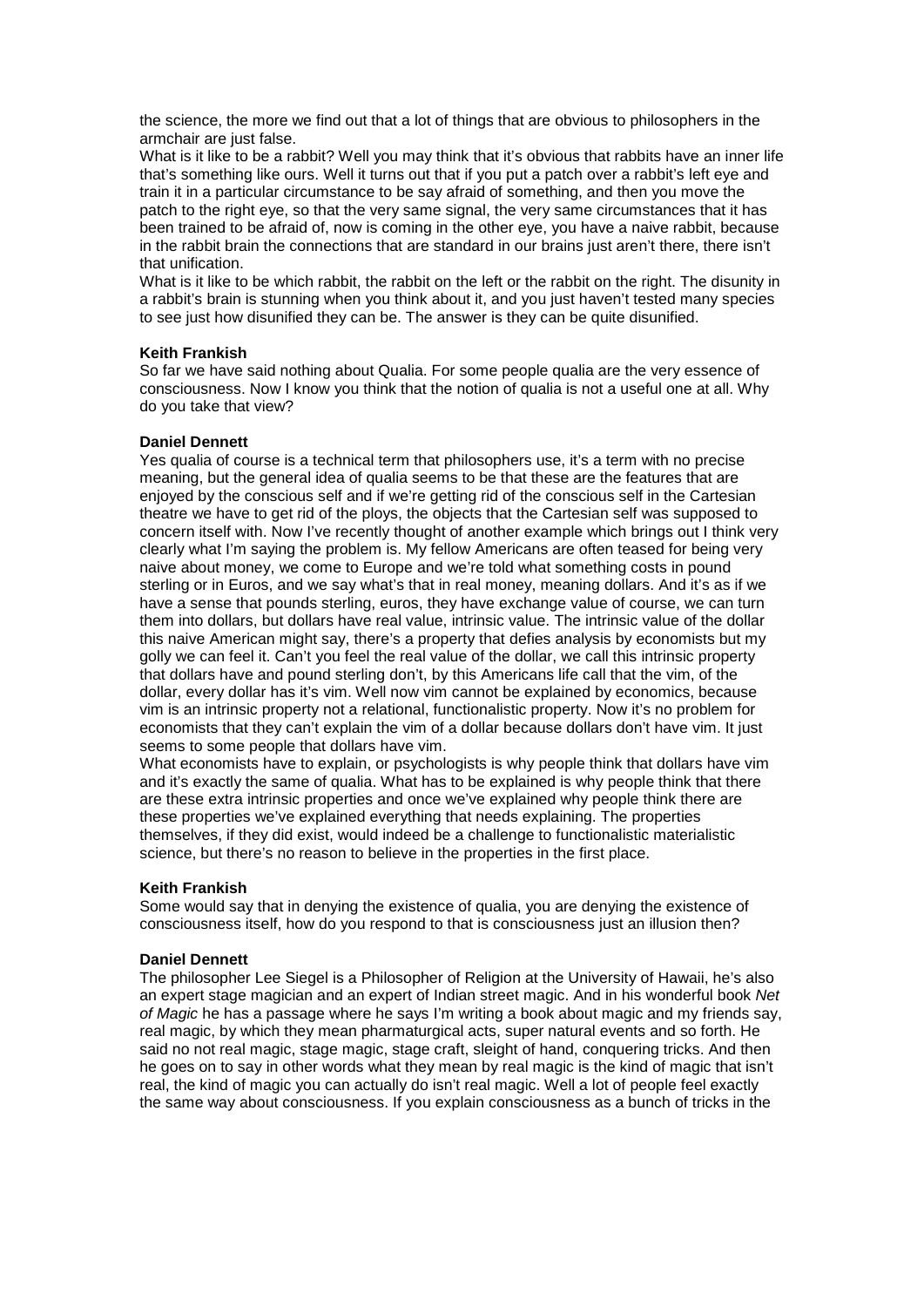brain then really what you're saying is there's not real consciousness. Well if by definition you think that consciousness is something in effect magical, something that defies science, then I guess I'm saying there isn't any real consciousness there's just if you like stage consciousness which is just a bag of tricks. But of course that's how we explain life, that's how we explain colour, that's how we explain everything problematic by showing that it can be understood in terms of things which are not themselves alive, or not themselves conscious. So the same point could be made with regard to life.

Are you saying that nothing is really alive, it seems that you're explaining how living things are just made up out of lots of tiny cells and each cell is made up of little proteins and so forth, and a protein isn't alive so you're saying really nothing's alive it's just a lot of dead matter. Well that's a mistaken way of perceiving the situation, that's what it is to explain what life is, and that's what it is to explain what consciousness is.

# **Keith Frankish**

Earlier I interviewed David Chalmers and I wondered if I might ask you a question which I asked him. Your views and Chalmers could hardly be more different, he would say I guess that you are just ignoring the hard problem, and you would say I think that that problem is an illusion. That consciousness as Chalmers conceives it simply does not exist. How does such a deep disagreement come about? Could it be resolved by argument or does it come down to a clash of intuitions or methodology perhaps.

### **Daniel Dennett**

Now I wondered that myself many times, I've known David Chalmers since he was a graduate student and I have been confronting him on this issue now for quite a few years, and we've been over the arguments and he acknowledges that there aren't any arguments that could show him that his hunch about this is wrong. And I finally came to realise that he's right, there aren't any arguments, we're beyond argument now, he's got an intuition that I don't share, it's the zombic hunch and it's impervious to argument so I'm not going to waste my time arguing anymore. I think it's time for therapy. So I just propose that maybe he'll out grow this idea and others with him, but if they don't out grow it then the science of consciousness is going to go on without them.

The main point is that we shouldn't pause and try to engineer a revolution in physics or a revolution in science, because some people have an intuition they can't shake, that we should simply wait and see if that intuition will fade of its own or perhaps leave them somehow to dream up an argument which might actually support their intuition but otherwise it's a sort of disability that they have and

we should acknowledge it and try to explain why they have that disability and then just work around it.

#### **Keith Frankish**

Could I ask you about the future then, how do you see consciousness studies developing. If we were doing this interview in 2020 rather than 2004, what do you think we'd be talking about?

### **Daniel Dennett**

Well I know what I hope will be the case but I doubt if my optimistic dreams will come true. What I hope will be the case is that in 2020 we'll look back on the situation in 2000 and 2004/5 and marvel at how really powerful and obstinate the zombic hunch was for so many people. And we'll look back and see how as more and more and more phenomenology was explained, predicted, manipulated the base of operations got smaller and smaller and smaller for those who held the zombic hunch, still they cling to it. We are now at a point where we can generate new phenomenology that's never been witnessed before. Colour illusions, motion illusions, all sorts of wonderful and bizarre and striking effects that we can generate because we understand well enough how the brain accomplishes these things.

People working in vision have developed some wonderful illusions, for instance motion capture is one of my favourites in experiments done by Rama Chandren and others, we see a yellow blob on a grey background and a bunch of black dots moving together move across